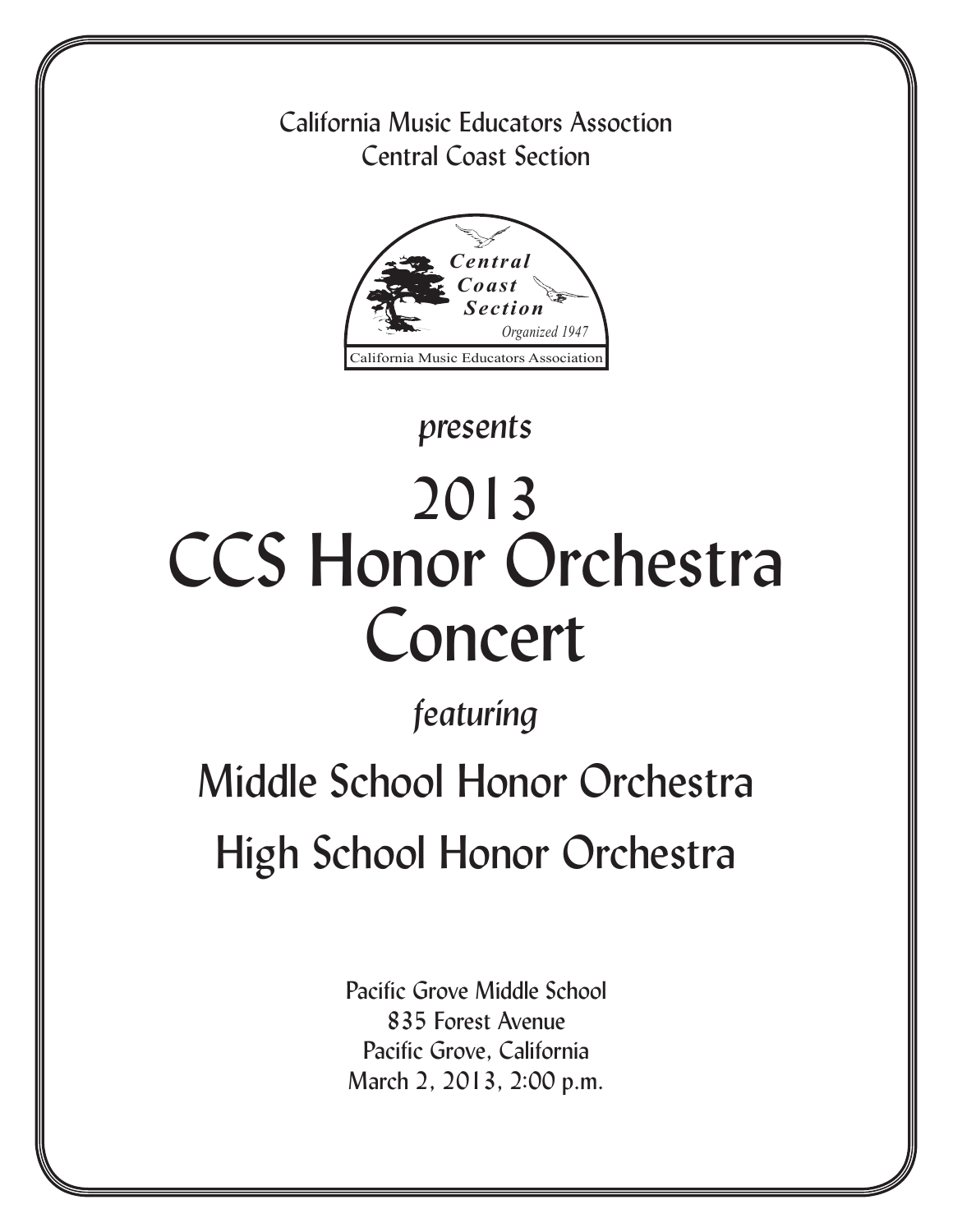### Welcome Message



Welcome to the 2013 Honor Orchestra Concert. On behalf of the CMEA Central Coast Section Board of Directors, congratulations to the top young musicians from four counties who perform today and to those who made the extraordinary effort to audition for these high caliber ensembles. Our Honors Concerts are the largest events we produce annually, building cohesion of pedagogy in the art form and establishing a high standard for music education within our section.

Students are able to expand their study of music with the support of their communities, families, teachers and school administrators by auditioning

or participating in this event. Thank you for valuing arts education by supporting a young person's journey to this stage or their decision to audition. Each note represents the hard work and dedication of the student musician as well as the people behind them who help see potential and value in this life long skill that preserves culture and tradition.

The guest conductors have selected and prepared some great repertoire while winning the respect and hearts of our Central Coast students and educators. Our students have built new connections with peer musicians and have grown as young adults while preparing for this event in less than 48 hours! Thorough preparation by the wonderful conductors and the diligent work of the students is sure to bring an extra sense of refinement to the concert. If you agree, thank an administrator for keeping music in our schools and thank a teacher for supporting the professional membership of CMEA/NAfME.

Today's concert is being digitally recorded and will be available on CD. We encourage you to take advantage of this opportunity to obtain a professional recording that preserves and documents this accomplishment for your student musician and family. Ordering information can be found in the lobby.

Please plan to enjoy the entire concert. Concert etiquette and respect for the musicians asks that you silence all electronics, escort distressed children to the lobby, and use flash photography only between pieces. It is also requested that, if necessary, you enter or exit only between performances.

Thank you for supporting a truly balanced curriculum for your student that includes music education. Enjoy the concert!

Best Regards, Drew Lewis, President CMEA-Central Coast Section

### California Music EducatorsAssociation • Central Coast Section

Central Coast Section is an affiliate nenber of the California Music Educators Association. CMEA is a Federated unit of NAfME: National Association for Music Education.

### Purpose

Membership is open to all music educators working in public and private schools, colleges and universities in California. The purposes of the association are: (1) to promote access to a sequential music education for all Pre-K through Grade 12 students taught by fully qualified music educators; (2) to support and improve existing music programs; (3) to promote quality pre-service and in-service music teacher preparation programs; and, (4) to create a greater awareness of the value of music education through partnerships with other associations and advocacy among state and local agencies.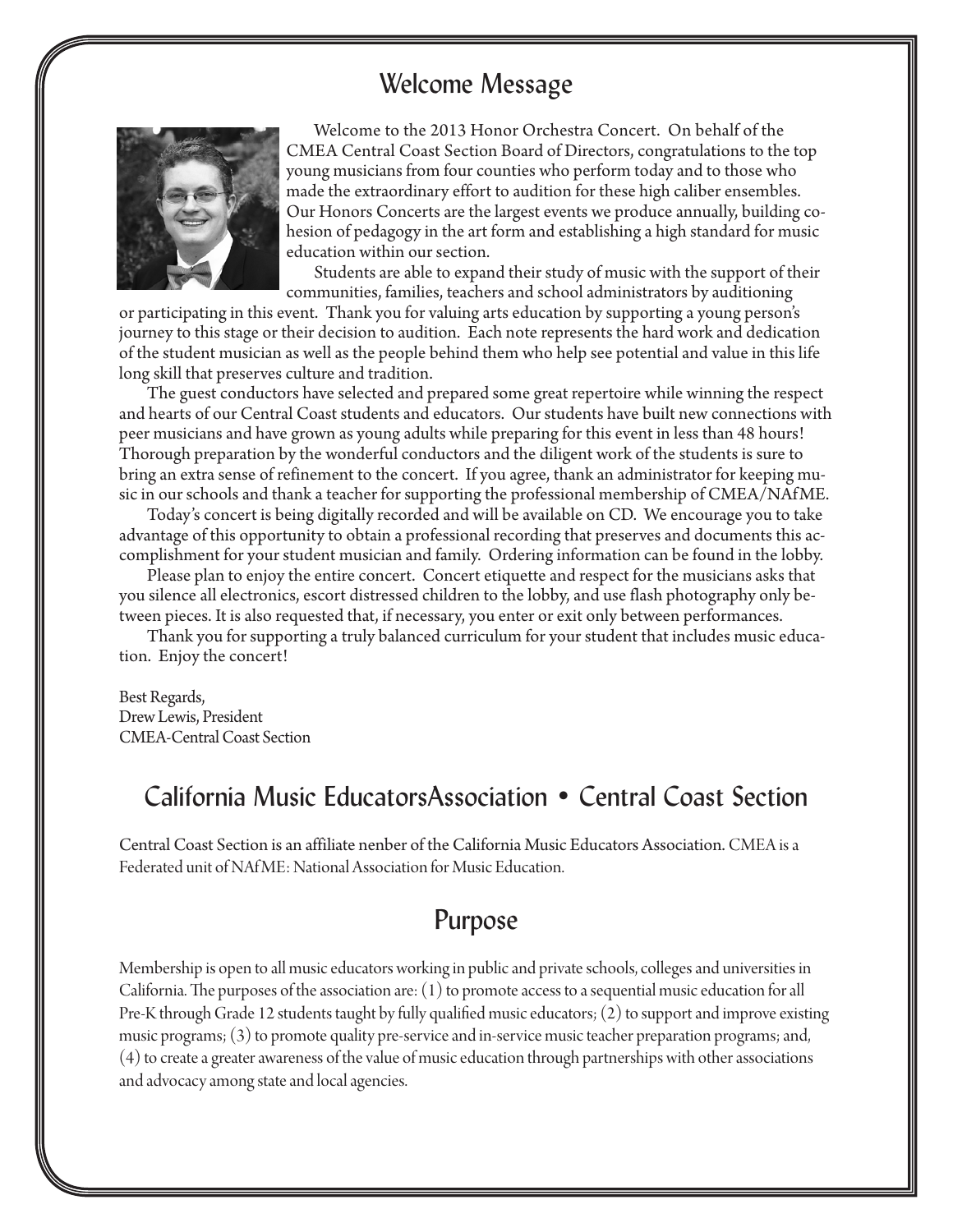## Concert Program

## Middle School Honor Orchestra

David Dally, Conductor Chris West, CCS Chair

| Rondo from the Abdelazar Suite Henry Purcell, Arr. Merle J. Issac |  |
|-------------------------------------------------------------------|--|
|                                                                   |  |
|                                                                   |  |
|                                                                   |  |
|                                                                   |  |

## High School Honor Orchestra

Albert Jeung, Conductor Nancy Fowler, CCS Chair

| 1. A-Roving<br>3. O waly waly<br>4. Dashing away |  |
|--------------------------------------------------|--|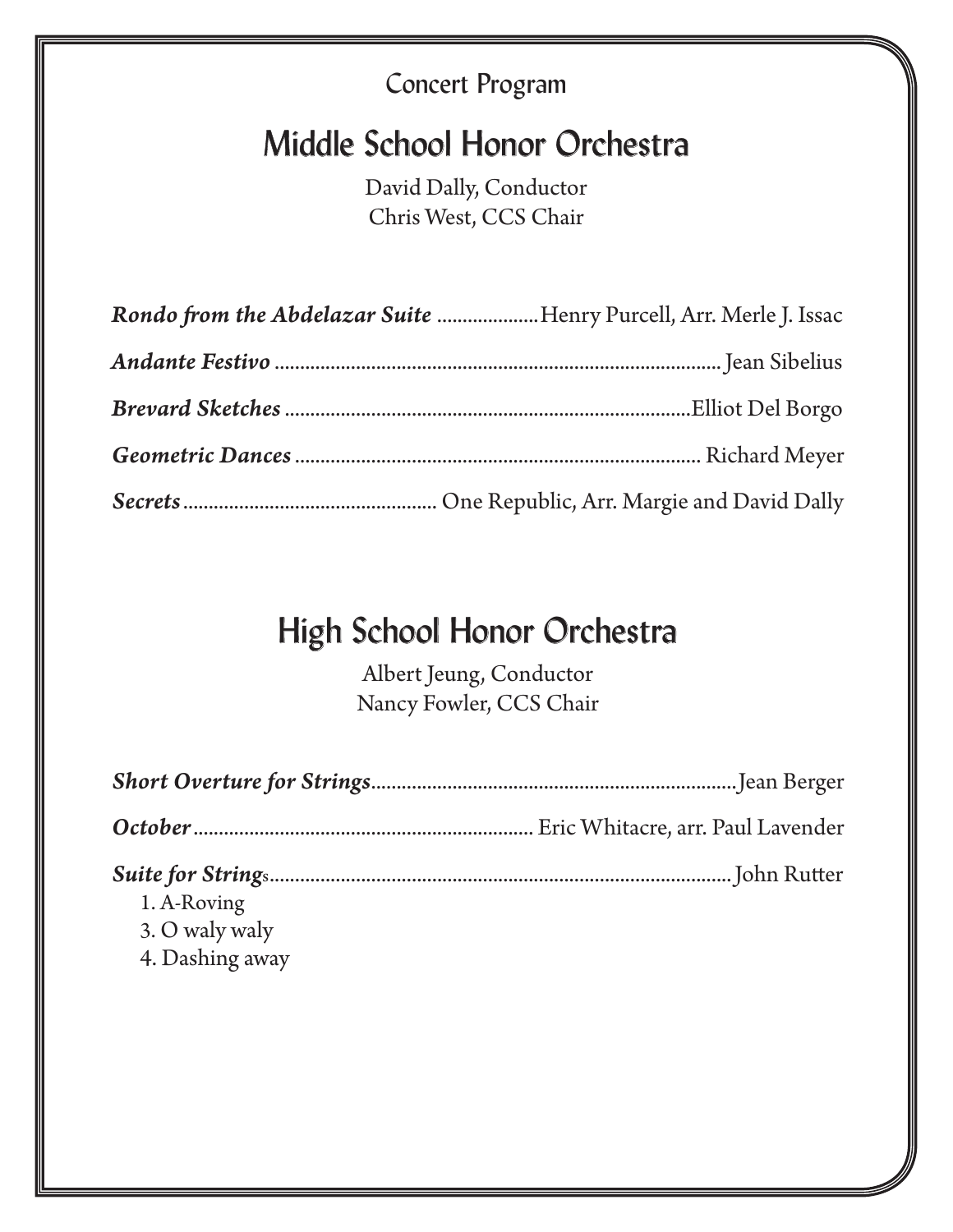## CCS 2013 Middle School Honor Orchestra Conductor



David Dally is conductor of the Monterey Peninsula College String Ensemble and Orchestra, and has guest conducted Monterey Bay Symphony Pops Concerts, Central Coast Section Honor Middle School and High School Orchestras and Youth Music Monterey Orchestras. He is the first violinist and founder of the Monterey String Quartet and is Concertmaster of Ensemble Monterey and I Cantori di Carmel. He has been Concertmaster of the Monterey Bay Symphony, Hidden Valley Operas, Monterey Opera and played first violin with San Jose and Monterey County Symphonies. He graduated with honors from U.C. Berkeley in music where he studied conducting with Michael Senturia and James Cunningham and violin with Felix Khuner and Virginia Baker. David also plays violin and trumpet with Mike Marotta Jr. in the Marotta Band and Monterey International. David has been a long-time coach for the Humboldt Chamber Music Workshops and other chamber music workshops around California and also enjoys private teaching at his home studio.

## Key to Middle Schools

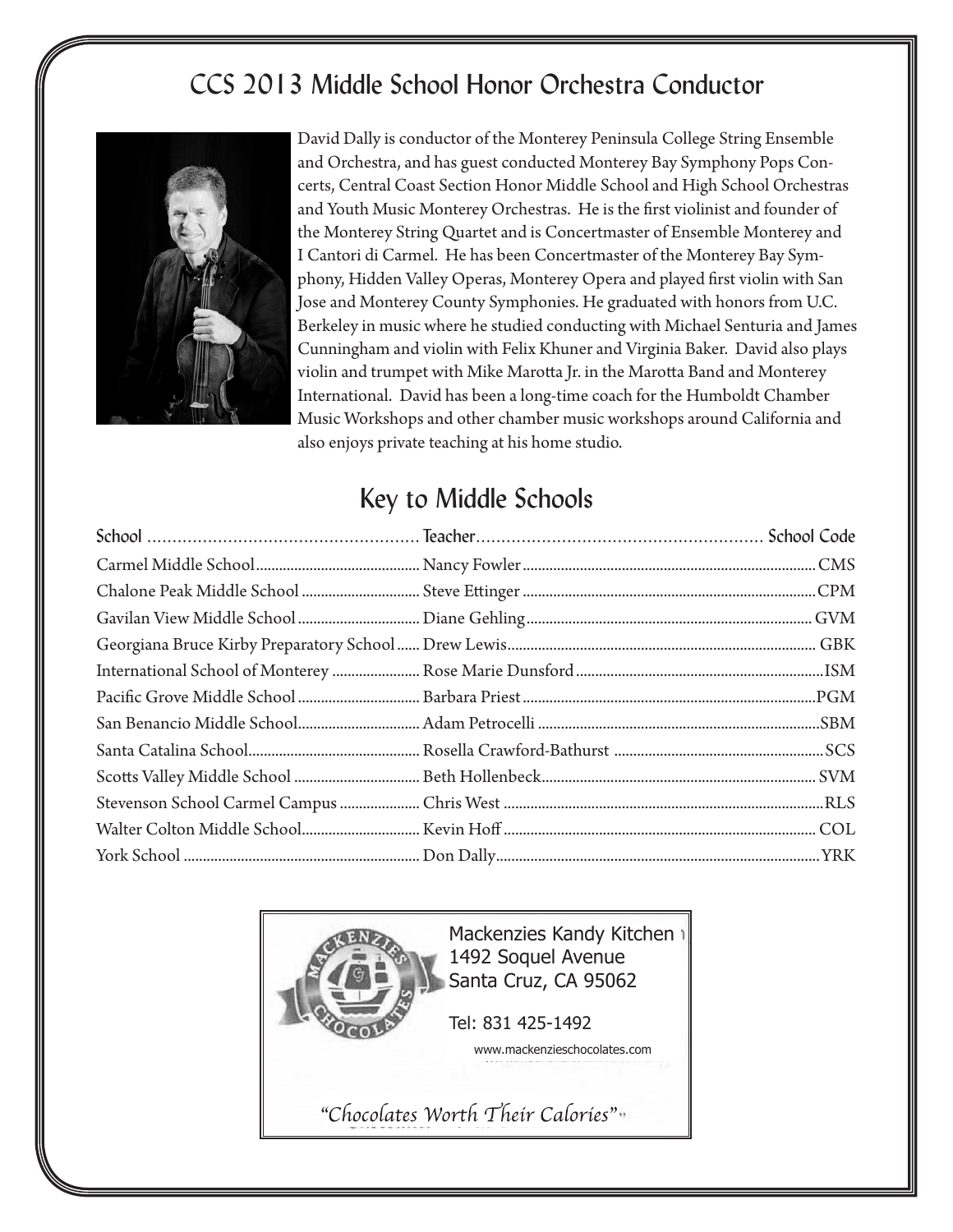## CCS 2013 Middle School Honor Orchestra

#### Violin 1

Eli Willis • CMS Pinky Waranimman • RLS Alyssa Stegall • RLS Kenshi Huston • CMS Grace Padgett • RLS Michelle Vu • ISM Grace Lee • PGM Chanyoung Woo • PGM Kayla Ettinger • CPM Ryan Porch • CMS

#### Violin 3

Genevieve Ryan • PGM Micah Graciani • PGM Christina Morris • PGM Mengfan Zhang • PGM Luka Cheney • SVM Fang Tao • CMS Jason Kim • PGM

#### Cello

Caleb Kim • CMS Camilla Chesebro • YRK Joseph Rhee • SBM Kim Kistler • PGM Robert Percell • RLS Quincy Conklin • CMS Jacob Hoadley • PGM Darren Aung • GVM Maggie Ellison • CMS Abigail Brewer • PGM

#### **Bass**

2013

E

 $M$ 

STANISLAUS

Henry Albert • PGM Reece O'Hagan • PGM Justin Rauh • CMS Aaron Georis • CMS

Violin 2 Nima Sadeghi • GBK Megan Tang • ISM Kajsa Williams • CMS Chris Chung • SBM Hannah Huh • CMS Ealaph Tabbaa • CMS Jane Chen • COL Jane Yang • PGM Henry Loh • PGM Samantha Do • SCS

#### Viola

Brett Hodges • PGM Gavin Eldridge • PGM Kevin Kang • SBM

Percussion Stephen Willis • CMS Will Georis • CMS



Visit our website to learn more! www.csustan.edu/music/camp

Since 1991, Summer Music at Stanislaus has provided student musicians with performance and rehearsal opportunities through individual, small ensemble, and large ensemble instruction. All sessions take place on the beautiful CSU Stanislaus campus in Turlock, California.

 $M$ 

Come make musiC with us!



California State University Stanislaus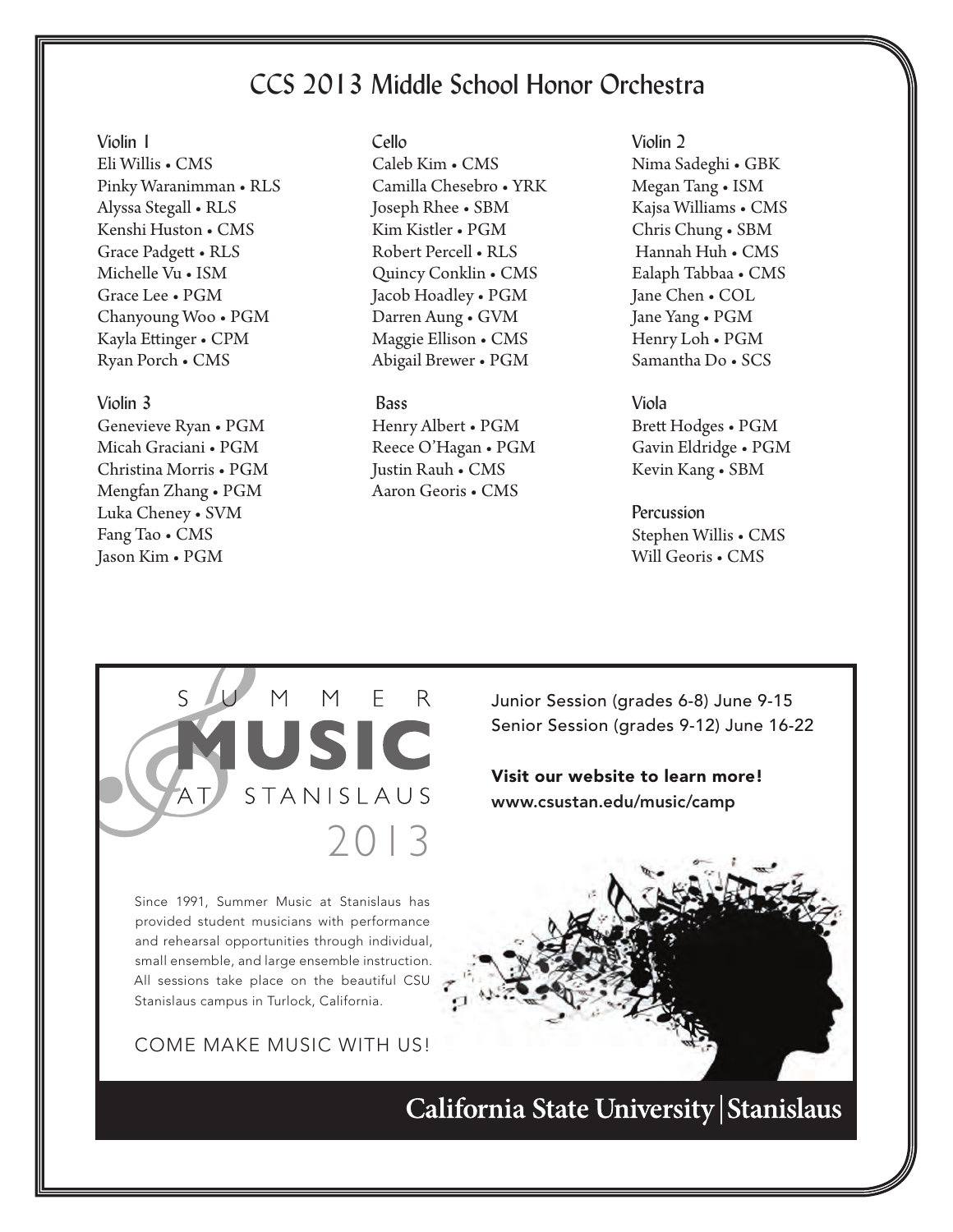## CCS 2013 High School Honor Orchestra Conductor



Albert Jeung is the Director of Orchestras at Aliso Niguel High School, Aliso Viejo, CA in the Capistrano Unified School District. The school possesses one of the largest and most extensive high school orchestra programs in the state of California consisting of five string orchestras and three full orchestras with over 300 participants. He has taught string method courses at California State University, Long Beach, and is a former orchestra director at Santa Ana College, CA. He has conducted youth orchestra concerts in the countries of China, England, Italy, France, Germany, Switzerland, and Australia and in famous venues that include Carnegie Hall, the Dolby Theatre ( formerly Kodak Theatre), and the Sydney Opera House. He has been a guest clinician at numerous California Music Education Association state and regional conferences, and has conducted many honor orchestras including: the California All-State High School Honor String Orchestra, the

All-Southern CA Middle School Honor Full and String Orchestras, the CA Central Coast Middle School Honor Orchestra, the CA San Bernardino County High School and Middle School Honor Orchestras, the CA Kern County High School and Middle School Honor Orchestras, and the CA Tulare/Kings County Honor Orchestra. He has also conducted honor orchestras in the following CA school districts: Los Angeles, Long Beach, Irvine, Santa Ana, Yorba Linda/Placentia, Sweetwater Union, Capistrano, San Diego, Bakersfield, and in the states of Hawaii, Colorado, and Nevada. In 2006, he was awarded "Arts Educator of the Year for Secondary Instrumental Music" for Orange County, California, and 2011 he was awarded by the California Music Education Association the "State Orchestra Educator of the Year" award. He possesses Bachelors and Masters of Music degrees from California State University, Long Beach, with graduate work from Northwestern University in Evanston, IL.

### Key to High Schools

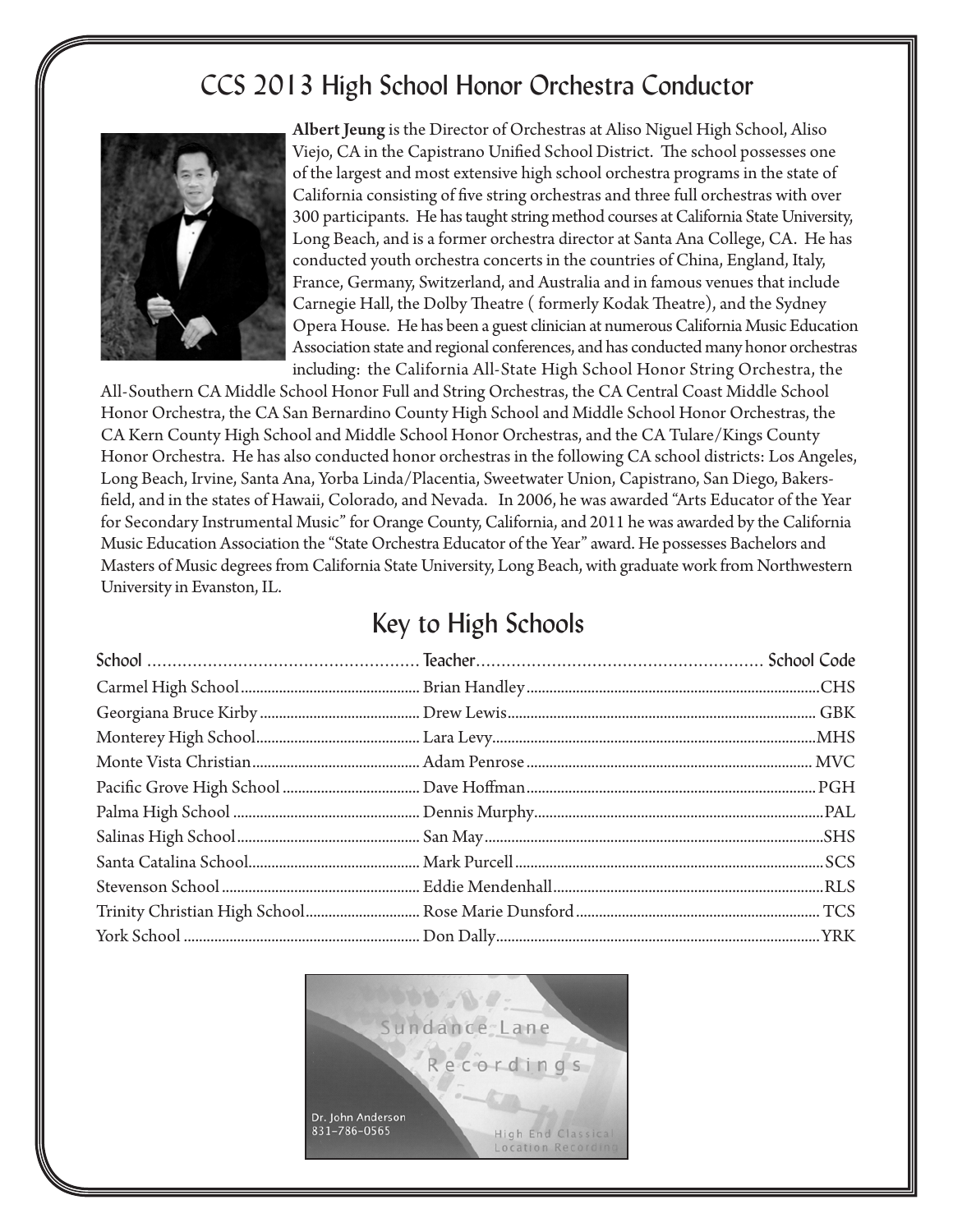## CCS 2013 High School Honor Orchestra

1st Violins Bailey McEachen • RLS Amy Mei • MVC Mathew Mounteer • PGH Jonathan Vu • YRK Eunice Rhee • YRK Steve Yoo • CHS Eric O'Hagan • PGH

2nd Violins Jack Edens • GBK Benjamin Wang • MVC Josette Marsh • PGH Alexandra Ponko • CHS Hannah Chung • PGH Alexis Thornton • SHS Junie Min • RLS Albert Fernandez • SHS Fernando Javier Caudillo • SHS Violas Edie Ellison • CHS Aaron Dally • CHS Eva Pauley • TCS Katrina Fendrych • MHS Stella Park • PGH Blair Miller • SCS Veronique Benard • PGH Rick Keaton • PAL



Cellos Ari Freedman • CHS Brynn Dally • CHS Katherine Hsu • SCS Grace Hong • SHS Hannah Lee • PGH Willow Lark • GBK

#### Bass

Eric Hernandez • MHS Arielle Isack • PGH Jonah Svihus • CHS

#### **Percussion**

 Carmel Middle School Stephen Willis Will Georis

### **CMEA-CCS**

Solo Ensemble Festival II

## Pacific Grove M. S. April 13, 2013

Event Chair: Colleen Wall Email: cwall@slcusd.org

Application Info on CCS Website www.ccsmusic.org Use Festival drop menu